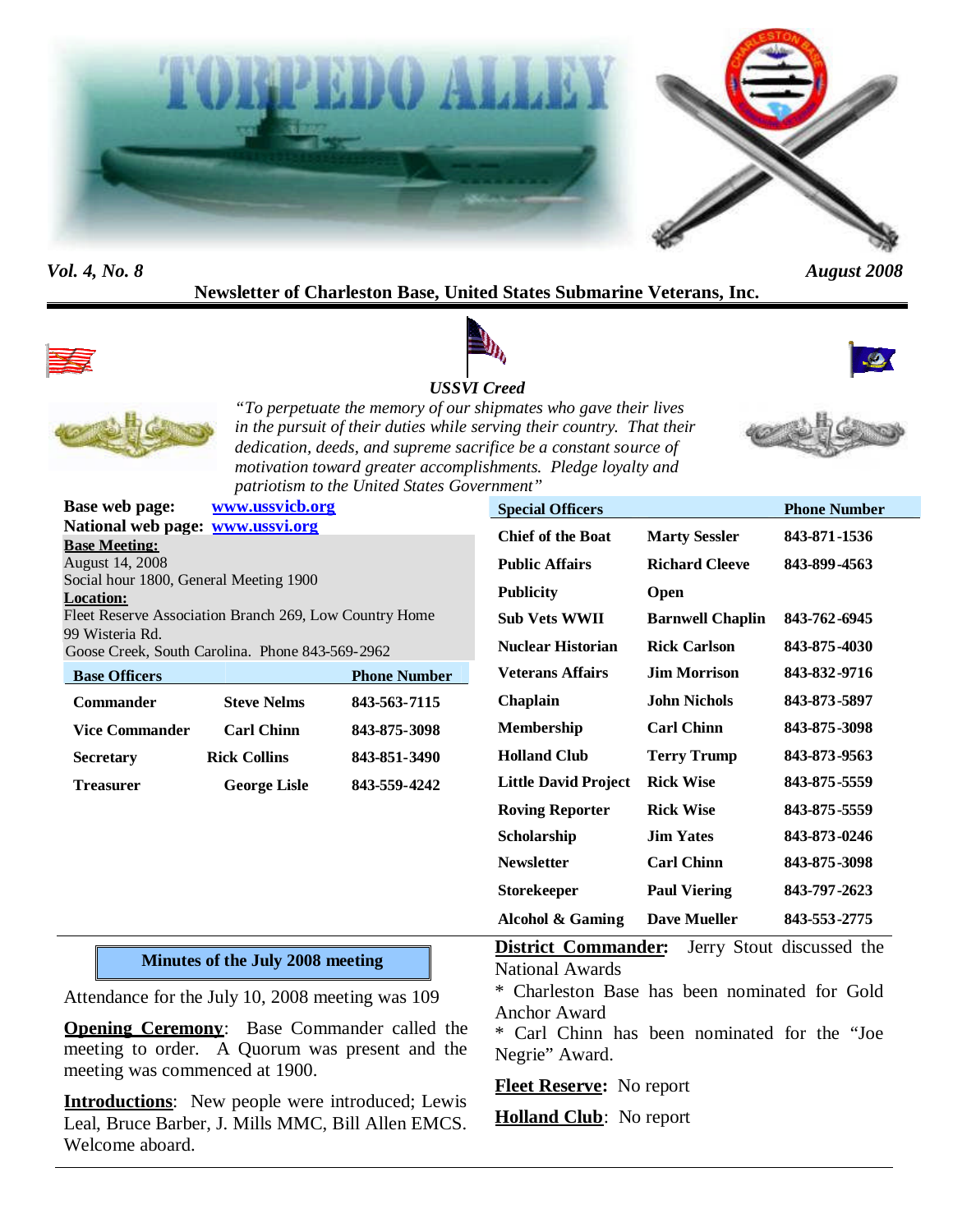**Secretary:** Secretary Rick Collins asked for a **Membership**: motion to approve the meeting minutes from last month. A motion was made and seconded. Minutes approved.

**Treasurer**: George Lisle gave the treasurer's report.

**Storekeeper**: No report

**Chaplain**: June Report: Cards were sent as follows: Cards were sent as follows To:

Bob & Jean Lowe who are both fighting cancer. Janice Carrigg who is also fighting cancer.

Jerry Coutou wishing him well as he recovers from leg amputation.

Mike Stuffle wishing him well as he recovers from leg amputation.

Ron Willis wishing him well as he is being treated for his sickness.

Ron and Peggy Williams on the death of their son, Kris. Ron is the DRUM base Commander.

Margaret Cake on the death of Paul Cake , Jr.

RMCS(SS)USN Retired. Paul was not a member of our base.

Notes were received from:

Summerville Medical Center thanking the SUBVETS Charleston Base for their support in the

flag retirement ceremony held on  $23<sup>rd</sup>$  of June. Ron and Peggy Williams, DRUM base, thanking us for our thoughts and prayers on the death of their son. If you know of shipmates or spouses from other bases who are having a difficult time, had surgery, etc. and would like for USSVI Charleston Base to send them a card please send their name and address to the Chaplain via email or phone call.

**Scholarship**: Buy base challenge coins to support the scholarship fund.

**Public Affairs**: Need a replacement for the Publicity Coordinator.

**Sub Vets WWII**: The last WWII 2009 calendar is now on sale for \$7, get yours now. Also we have a good deal on 2008 colanders.

**Veteran's Affairs**: We have a new booklet, Federal Benefits for Veterans and Dependents, free for the taking.

**Vice Commander Report**: No report

Carl Chinn reports we have 305 members. Dues will be due on 1 October, pay early.

**Little David:** No report

**Newsletter:** No report

**Alcohol & Gaming**: No-neck has Tee shirts and ball caps from The After Battery for sale.

**Chief of the Boat:** No report

**Base Commander**: Had the Vice Commander review the National election and the proposed changes to constitution and bylaws. Discussion was held and everyone that was eligible to vote voted.

**Nuclear Historian**: No report

**Old Business**: None

**New Business**: None

**Good Of The Order**: The depth charge drawing was held. The winner was Ken Hutchinson, \$320 to the winner.

Presentation of the 1st annual Charleston Base Distinguished Submariner Award:

The Base Commander called James Eckles to the front of the room and called in from outside the distinguished guests, Mrs. Sue Eckles, Debbie their daughter and her husband Randy, Admiral Flatley, a long time friend of Jim's.

The award was presented and Buddha made a moving speech. Admiral Flatley also spoke of Jim and how he taught a whole generation of sailors how to go on liberty.

The Base Commander adjourned meeting at 2000.





*"Don't tell mom I'm a submariner, she thinks I play piano in a whorehouse."*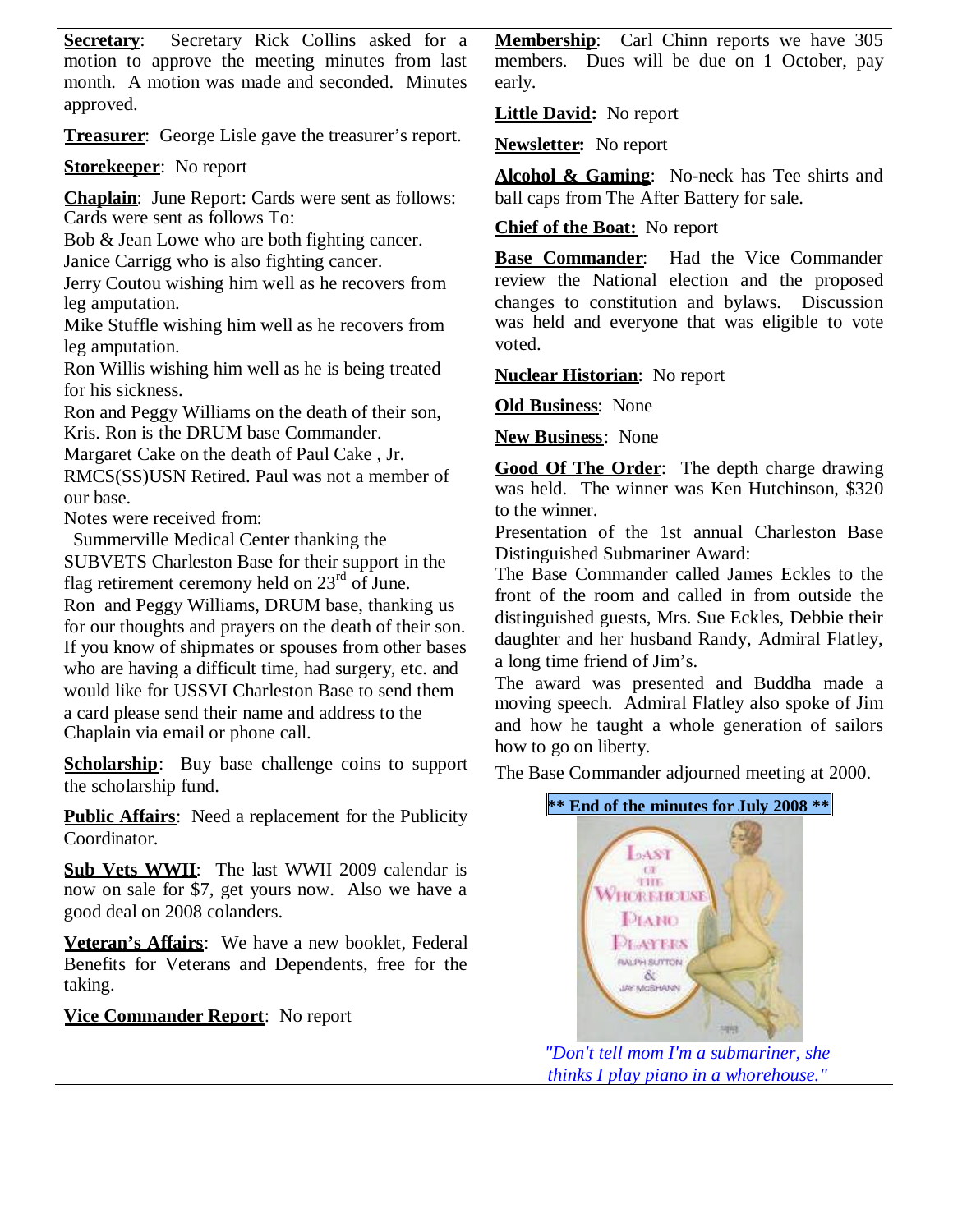| <b>August Birthdays!</b> |                |           |             |  |  |  |  |
|--------------------------|----------------|-----------|-------------|--|--|--|--|
| Addingto                 | Allison        | Andersen, | Chinn, R    |  |  |  |  |
| n                        |                | D         |             |  |  |  |  |
| Cleeve                   | Daughter       | Davis, D  | Freligh     |  |  |  |  |
|                          | y              |           |             |  |  |  |  |
| Graff                    | Hardawa        | Henderson | Hutchinson, |  |  |  |  |
|                          | y              |           | C           |  |  |  |  |
| <b>Ianuzzi</b>           | Ilgenfritz     | Irving    | Kirby       |  |  |  |  |
| LaRose                   | Larsen         | Lowman    | Miller, C   |  |  |  |  |
| Mills                    | Morgart        | Morrow    | Mulkey      |  |  |  |  |
| <b>Nelms</b>             | <b>Roberts</b> | Spagone   | Turner      |  |  |  |  |
| Wise                     | Young          |           |             |  |  |  |  |
|                          |                |           |             |  |  |  |  |



August 14 – Monthly meeting

### **Membership Dues**

2009 membership dues are payable on 1 October 2008. You can pay anytime. Let's make this easy and everyone pay on time or early!

If you're not sure what you owe, contact Carl Chinn at carlc@sc.rr.com or 875-3098.

There will be a list at the meetings starting in July.



#### **Chaplain's Corner**

#### *A Wakeup Call*

Shortly after taking command of USS Daniel Boone (SSBN629 Blue) we deployed from the crew base at Charleston, South Carolina to the submarine base at Kingsbay, Georgia. My crew was very rusty and short on experience after an extended three-year refueling overhaul at the shipyard in Newport News, Virginia. Morale was in the pit and overshadowed by a grounding incident in Thimble Shoals Channel coming out of the shipyard. The ship was reparable but my predecessor's career was not. I was diverted from the newer ship I was scheduled to command to the Boone to relieve the Captain who had grounded the ship.

#### **August Submarines Lost:**

| <b>USS</b> Grunion  | SS 216 | August 16, 1942 |
|---------------------|--------|-----------------|
| <b>USS S 39</b>     | SS 144 | August 16, 1942 |
| <b>USS Pompano</b>  | SS 181 | August 29, 1943 |
| <b>USS Flier</b>    | SS 250 | August 13, 1944 |
| <b>USS Harder</b>   | SS 257 | August 24, 1944 |
| <b>USS Bullhead</b> | SS 332 | August 6, 1945  |
| <b>USS</b> Cochino  | SS 345 | August 26, 1949 |

### Lost Harbor

There is a port of no return, where ships May ride at anchor for a little space And then, some starless night, the cable slips, Leaving an eddy at the mooring place ... Gulls, veer no longer. Sailor, rest your oar. No tangled wreckage will be washed ashore.

#### **New Turtle Will Be On Display At Museum Soon**

July 10, 2008, ESSEX - The now year-long "Search for the Turtle" - David Bushnell's Revolutionary War submarine - has not yet produced the hoped for results, but a new Turtle, believed to be an exact replica of Bushnell's creation, is expected to make its debut "within the next week or two."

Jerry Roberts, executive director of the Connecticut River Museum at the Steamboat Dock, tells this newspaper that, unlike an earlier replica, this one will be interactive, with visitors actually able to go inside to push the buttons and pedals that made the original Turtle work.

Roberts believes that the new Turtle, along with another all-new exhibit, "Messing Around In Boats," will attract many new and repeat visitors throughout the summer, when the museum is open seven days a week.

It had been hoped that the "Search for the Turtle," launched a year ago, might turn up some evidence of what happened to Bushnell's submarine after its attempted attack on a British ship in New York Harbor.

There are a number of theories. One is that the Turtle made it back to the Saybrook shop where Bushnell had built it and that he dismantled it there. Another is that it may have taken on water and sunk somewhere between New York Harbor and here. But there is as yet no hard evidence to support either of these theories or one of a number of others that have been advanced.

But Roberts is not about to give up. As far as he's concerned, the search goes on.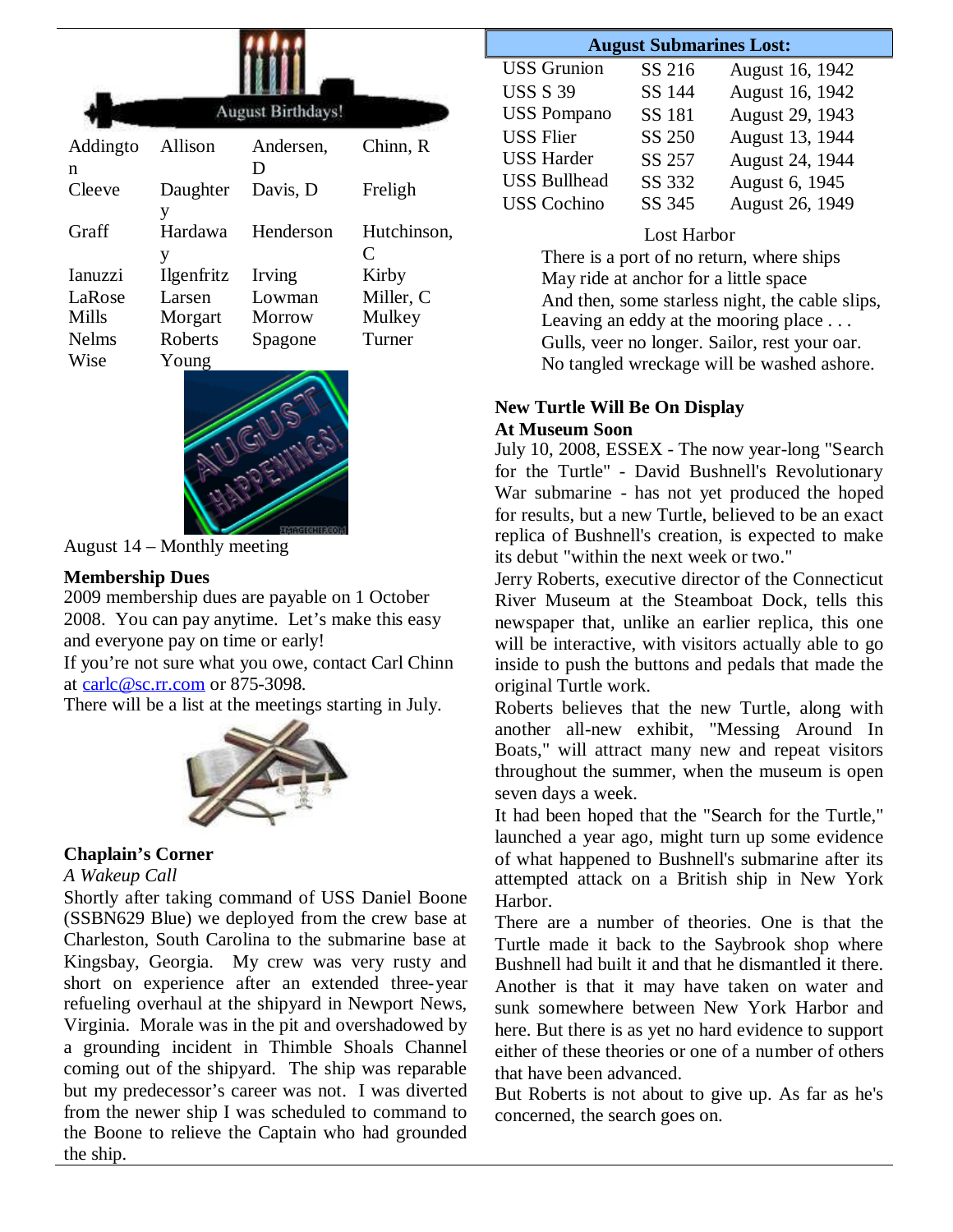After a 30-day refit at Kings Bay we went to sea through the St. Mary's River channel past Ft. Clinch and Fernandina Beach, FL to the local operating area off the South Carolina coast. This was my first opportunity to take the ship to sea without any observers and to start the transition of the crew from the rustiness of the shipyard environment to the professionalism of the operational strategic deterrent force.

Sea trials are always high tempo packed events using every minute to test every system and train every crewmember. With our green crew we had run drill after drill for two days. I was exhausted but we were due to surface at midnight for the seven-hour surface transit across the continental shelf to Kings Bay for a turn around and personnel transfer in preparation for the last half of the 4-day sea trials. At about 11PM I Editor's note: lay down in my stateroom for a quick nap before the periscope operations and the surfacing procedure. With 15 years of sea duty on submarines and about 350,000 miles submerged, I was very familiar with the submariner's psalm:

#### Psalm 139

*Where can I go from Your Spirit? Or where can I flee from Your presence? If I ascend into heaven, You are there; If I make my bed in hell, behold, You are there. If I take the wings of the morning, And dwell in the uttermost parts of the sea, Even there Your hand shall lead me, And Your right hand shall hold me.*

Many nights during my career the loneliness and family separation had been heavy on my heart. This night was the same. After a few minutes I was startled awake, like I'd been shaken by a strong man. There was no one in my stateroom, but I knew there was something wrong.

I bolted out of my stateroom and started running toward the conning tower down the passageway and heard the Officer of the Deck giving orders to the helmsman and Diving Officer, "Make your depth 350 feet, all ahead full." "Right full rudder, steady course 270", I countermanded the order running down the passageway. The helm responded, "The Captain has the Conn."

The continental shelf shoals up rapidly off the coast of South Carolina from 500 fathoms (3000 feet) to 20 fathoms (120 feet). The shelf was less than 10 miles away from our position and we would have run aground at a deep depth, going fast and could easily have lost the ship and all hands on board.



#### **Social Security for Veterans**

*Editor's note: The SSA website says this is automatic. Better to be sure; ask so you don't lose the benefit! Visit the 2 websites listed below to get all of the information. 1940 to 1956 is different.*

Please share this with anyone who's had active duty service prior to January 2002 and planning for retirement. In a nutshell it boils down to this: You qualify for a higher social security payment because of your military service, for active duty any time from 1940 through 2001 (the program was done away with in January 2002). Up to \$1200 per year of earnings credit credited at time of application - which can make a substantial difference in social security monthly payments upon your retirement.

You must bring your DD-214 to the Social Security Office - and you must ask for this benefit to receive it! Soc Sec website:

http://www.ssa.gov/retire2/military.htm

also: http://www.ssa.gov/retire2/veterans.htm

This is something to put in your files for when you apply for Social Security down the road. It is NOT just for retirees, BUT anyone who has served on active duty prior to January 2002. FYI - this benefit is not automatic, you must ask for it!

#### **Former Nautilus Crew Looks Back On Polar Feat**

GROTON, Conn. — Former Nautilus crew members say it does not seem like 50 years have passed since they made their historic crossing of the North Pole under the ice cap, and that if the Navy would kindly give them another nuclear power plant, they could man their ship and head back out to sea.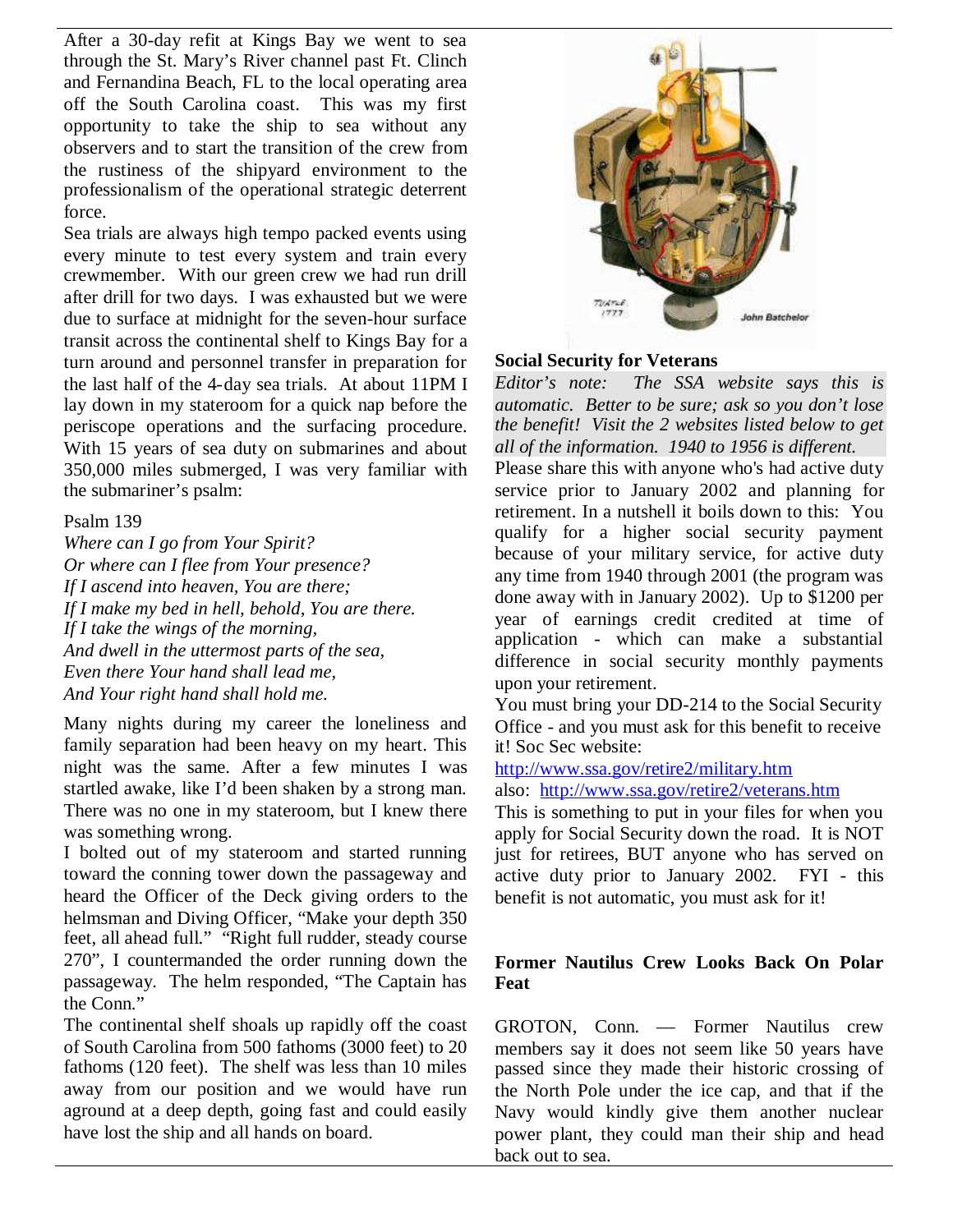When God sends a wakeup call, make sure you're listening and act on it, NOW.

Respectfully,

Dr. Stephen M. Jarrett CDR, USN (Ret)

Former Commanding Officer, USS Daniel Boone (SSBN 629)

(Dr. Jarrett is currently DBA/ITM Chief Technologist, SPAWAR Systems Center Charleston)

## **From the Storekeeper**

Please pick up the items that were ordered.

The following have items to pick up:

Heber, Cline, Miller, Hendrix, Kirk, Morris, and Camp. Books by Ken Sewell are available:

"Red Star Rogue", \$15.00 hardbound and \$5.00 paperback "All Hands Down", \$20.00

## **Submarine In Dire Straits**

The wreck of the first British-made submarine is in dire straits at the bottom of the Solent, according to a new report.

English Heritage says the A1, built in 1903 and sunk twice with the loss of 11 submariners by 1911, is in 'significant decline'.

Divers have been blamed for speeding up the natural decay of the historic vessel by visiting the site and taking items away with them.

The English Heritage 'At Risk Register' also lists Gosport Railway Station and nine other sites in the area as badly needing help to prevent them falling into disrepair.

The Vickers-built A1 lies two miles south of Chichester harbour and is in such a poor condition naval experts fear for her future.

George Malcolmson, archivist at the Royal Navy Submarine Museum in Gosport, said: "It stands to reason that if the wreck is lying under the sea it will rust, but there have been other problems with her.

Over the years divers have taken fittings from her and so she is not in an ideal condition.

She is of great maritime importance because, unlike Holland 1, she was built in this country.

If money were no object I would be calling for her to be raised to the surface as quickly as possible."

Mark Dunkley, a marine archaeologist from English Heritage, put together a list of wrecks around the UK coast. He said: 'The report says A1 has extensive problems and her future will be one of significant decline.

"The site has been subject to unauthorised dives and a chain of shellfish pots was fixed by an unknown diver to the vessel's hull, causing abrasive damage.

"When you first join the Navy and look forward to 20 years and retirement, you say, 'That's forever.' I put 28 in, and it seems like it all happened just yesterday," said Al Charette, a Sonarman on board for the North Pole trip. "Every time we have a reunion, the crew thinks we should go out and get that ship underway. We're ready. We're still a crew."

"We remember each little feature of rigging it for dive. We feel very confident we could do that again," said Jack Kurrus, an engineman also on the trip. "Wouldn't it be nice to go to sea one more time?"

Nautilus (SSN 571) left Pearl Harbor, Hawaii, on July 23, 1958, under top-secret orders to conduct Operation Sunshine, the first crossing of the North Pole by a ship. About 10 months earlier, the Soviet Union had launched the first artificial satellite into space.

"We wanted to out-Sputnik the Russians," Charette said.

The crew of 116 men reached the North Pole at 11:15 p.m. on Aug. 3, 1958. They received the Presidential Unit Citation, the first ever issued in peacetime.

Charette, Kurrus and another former crew member, Joe Degnan, were at the U.S. Navy Submarine Force Museum Friday for the unveiling of a new exhibit that commemorates the 50th anniversary of their voyage. The exhibit, which includes artifacts and previously unpublished color images, runs through March 2009.

The successful 1958 trip was not the Nautilus' first attempt to cross from the Pacific to the Atlantic over the top of the world.

The crew was in the Arctic a year earlier to see how the submarine would operate under the ice. When the ship lost power to its gyrocompasses, Cmdr. William R. Anderson gave the order to turn back because there was no way to fix the ship's position.

"We spent 72 hours trying to find our way out and that was really, really scary," Kurrus said.

Nautilus visited the Pacific in 1958, under the cover of teaching those in the Pacific Fleet about nuclear submarines. The submarine headed to the North Pole but encountered heavy ice and shallow water on the way. At one point, the 320-foot submarine had just a few feet of water over its sail and about 20 feet below the keel.

The crew returned to Pearl Harbor and waited a month for the ice to break up and melt before making another attempt to go to Portland, England, by way of the North Pole.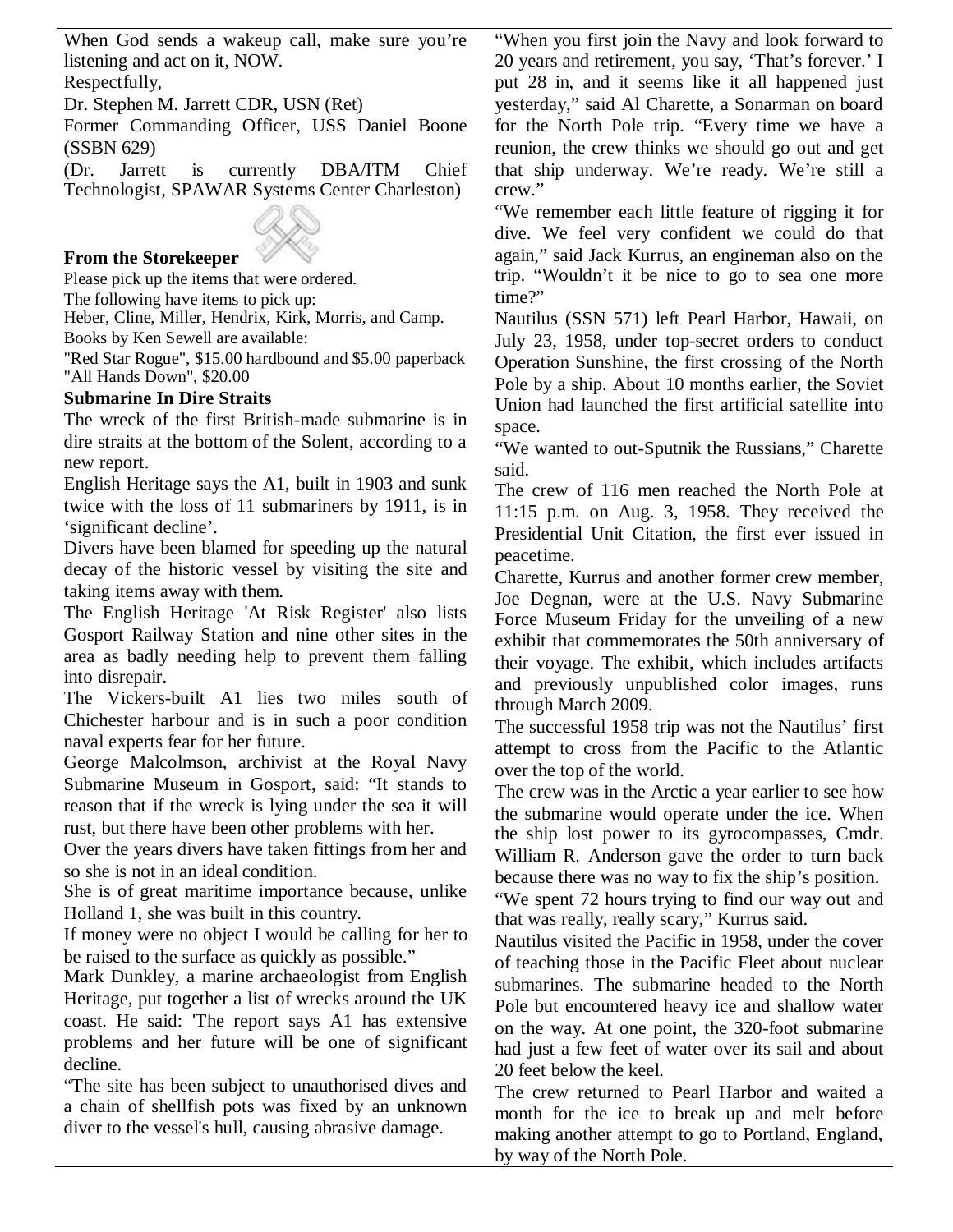We want to reduce each year the number of protected historic shipwrecks on the register to ensure their value and significance is maintained."

Jillian Haimes, 69, is the granddaughter of submariner Albert Fleming, who died when A1 first sank in Portsmouth harbour in 1904.

She said: "I am so sad to learn that she is in this condition. Obviously there will be wear with her being below the water but I never thought it was this much.

I imagine it would cost a lot of money to raise her up but she is a cornerstone of the Royal Navy."

### **Ceremony Honors First Navy Chaplain: Current Chaplains-In-Training Attend**

BARRINGTON — In a ceremony that Navy Capt. T. Randy Cash said "linked the past with the future," students and chaplains of the Naval Chaplains School in Newport, R.I., gathered at the Pine Grove Ceremony Friday afternoon to honor the Rev. Benjamin Balch, the first known American naval chaplain.

Balch, originally from Dedham, Mass., served aboard the ships Boston and Alliance during the American Revolution and eventually settled in Barrington, where he was the minister of the Barrington church and became the town's first librarian.

Before the idea of chaplains being noncombatants took hold during the Civil War, he served just as much as a soldier as he did a chaplain, according to Barrington resident Bruce Decker, who wrote a short history of Balch.

Friday during the ceremony, Decker, dressed in colonial garb for the occasion, stood at attention opposite about 20 chaplain school students dressed in white naval uniforms facing Balch's grave. About 50 visitors, including descendants of Balch, also were present.

Cash, the Navy school's commanding officer, drove up from Rhode Island on buses with his students. He called Balch a "great American" and said it's up to the chaplain students to "carry on his legacy."

"We have the past and the future with us," Cash said. "By remembering Balch, you continue to carry forth that legacy of Navy chaplains."

Reading from Psalm 46, Cash said: "Though the waters rage and swell, and though the mountains quake at the towering seas, there is a river whose streams make glad the city of God, the holy place of the dwelling of the Most High."

"Benjamin Balch would've understood that without any problem," Cash said. "He ventured forth from his home to serve in the struggling Continental Navy."

Kenneth Carr, who was then a lieutenant and later retired as a vice admiral, said it was "pretty routine on board" as they neared 90 degrees North on Aug. 3, 1958.

Carr said he asked the scientist on the trip, "how will we know we crossed the pole?" Dr. Waldo K. Lyon pointed to a machine with a green dot going around in a circle.

"He said the dot would stop and go in the other direction, and it did," Carr said. "It wasn't anything dramatic."

Once the Nautilus surfaced, Anderson sent a message to the Navy: "Nautilus 90 North."

"I'm not sure we really appreciated the depth of what had just happened, and I think it was a long time before any of us realized it," Charette said. "All we knew was when we ended up in England, everyone and their brother wanted an autograph."

Those on board nicknamed themselves PANOPOs, an acronym from the phrase from the Pacific to the Atlantic via the North Pole. A "Welcome Home PANOPOs" banner is one of the artifacts on display in the new exhibit. Sarah Martin, who works at the Naval Submarine Base, was the graphic designer for the exhibit.

Several events are planned at the museum leading up to the anniversary, including a book signing and lecture by Alfred McLaren about the Queenfish on July 12 and by Don Keith about the Nautilus on Aug. 2, and a ceremony on the Nautilus Aug. 3.

The Nautilus Alumni Association is planning a reunion Sept. 25-28 at the Groton Inn and Suites.

## **Navy Commander Says Iran Expected To Attack US, Israel**

Philadelphia Bulletin 07 JUL 08

Jerusalem - A leading U.S. Navy commander said NATO should prepare for Iranian missile strikes on member states.

U.S. Navy Sixth Fleet commander Vice Adm. Sandy Winnefeld said in a magazine article published this month that an Iranian attack on Israel was the most likely scenario and would demand a response from the Western alliance.

"Perhaps most worrisome of the threats in the region is Iran's increasing ability to quickly launch ballistic missiles in an attempt to overwhelm Israel's organic defensive systems," Vice Adm. Winnefeld said. "This is, in my opinion, by far the most likely employment of ballistic missiles in the world today, and it demands our immediate attention in the event of a need for a U.S. or NATO response."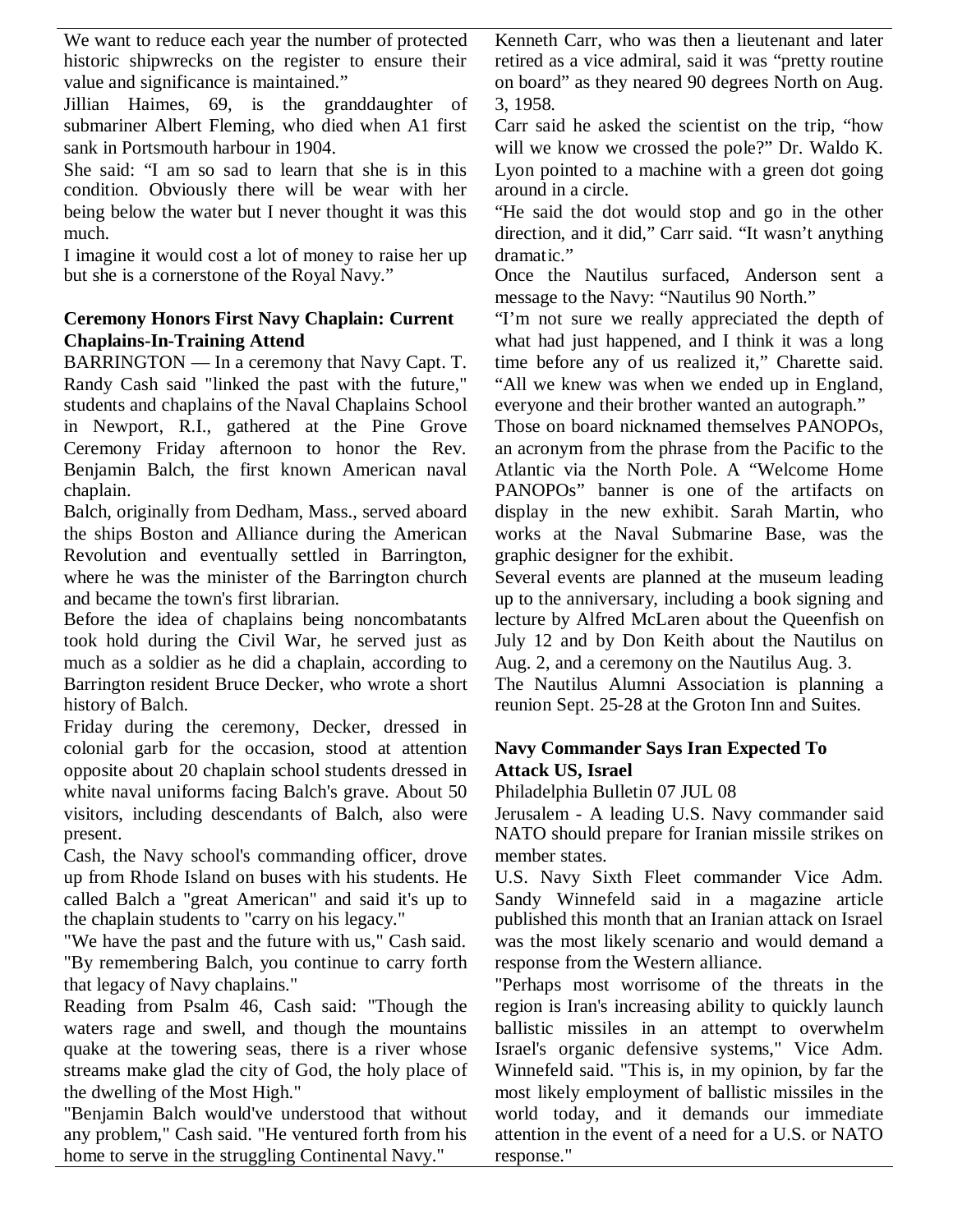While serving aboard the Alliance, where he conducted prayer services twice daily and also acted as a schoolmaster, Balch was seen "in the midst of the fray" in a sea battle between two British ships, the Trepassey and Atalanta, according to Decker. The Alliance heavily damaged the Trepassey and forced the commander of the Atalanta to surrender.

From then on, Balch became known as the "fighting parson" because of his efforts during the battle.

After Cash led students and visitors in the singing of "Amazing Grace" to close the ceremony, he presented two framed pictures of the Navy school to both church members and descendants of Balch. He also gave Decker a certificate for keeping Balch's memory alive.

Balch "is our patriarch," Cash said.

### **Run Silent, Run Cheap**

July 22, 2008:

For over a decade, the U.S. Navy has had an internal feud going on over the issue of just how effective non-nuclear submarines would be in wartime. In an attempt to settle the matter, from 2005 to 2007, the United States leased a Swedish sub (Sweden only has five subs in service), and it's crew, to help train American anti-submarine forces. This Swedish boat was a "worst case" scenario, an approach that is preferred for training. The Gotland class Swedish subs involved are small (1,500 tons, 200 feet long) and have a small crew of 25. The Gotland was based in San Diego, along with three dozen civilian technicians to help with maintenance.

For decades, the U.S. Navy has trained against Australian diesel-electric subs, and often came out second. The Gotland has one advantage over the Australian boats, because of its AIP system (which allows it to stay under water, silently, for several weeks at a time). Thus the Gotland is something of a worst case in terms of what American surface ships and submarines might have to face in a future naval war. None of America's most likely naval opponents (China, North Korea or Iran), have AIP boats, but they do have plenty of diesel-electric subs which, in the hands of skilled crews, can be pretty deadly.

It's only a matter of time before China gets lots of AIP boats. Meanwhile, China is rapidly acquiring advanced submarine building capabilities. One new Chinese diesel electric sub design, the Type 39A, or Yuan class, looks just like the Russian Kilo class. In the late 1990s, the Chinese began ordering Russian Kilo class subs, then one of the latest diesel-electric design available. Russia was selling new Kilos for about \$200 million each, which is about half the price Vice Adm. Winnefeld, in an article titled "Maritime Strategy in an Age of Blood and Belief," for the U.S. Navy's Proceedings Magazine, said Iran could be provoked into a massive strike by what he termed an "isolated, and perhaps seemingly unimportant, event." The commander said the U.S. Navy must deploy missile defense assets and rapidresponse forces to counter the Iranian threat.

"While U.S. Navy missile-defense capability need not be on-station all the time, it needs to be present in the theater conducting other missions, ready to respond quickly as needed," Vice Adm. Winnefeld said. "It would be wise for several of our very capable European partners to consider achieving this capability as well for their own defense against this threat."

In the article, Vice Adm. Winnefeld called for enhancement of NATO and U.S. capabilities in what he termed maritime domain awareness, the understanding of vessels, people and cargo in a naval arena. He said this would require intelligence and operations integration.

"While our capable and highly valued maritime partners are present in the Mediterranean on a daily basis, there is a broad disparity among them regarding the threshold for action before or during a crisis," Vice Adm. Winnefeld said. "However, farther south lies an area with great promise for coalition maritime action."

# **From District Commander**

Charleston Base members,

Voting Season is here for USSVI. Every two years, our members have the opportunity to vote for our new National Officers, changes submitted to the Constitution and Bylaws and in local region election. 2008 is no different; actually this is an extremely important year for elections. The Constitution and Bylaws is a complete rewrite and the proposals submitted for the creed and the Holland Club if approved will change the way USSVI does business for many years to come. Please take the time to read over these changes and read the bios of the candidates whom are running. If you have not voted, the next copy of the American Submariner will be out soon. Online is easy too. From our last meeting, most of Charleston Base has voted. I appreciate your support.

Set aside Saturday, September 13th, with more details on the time for the first annual Eastern Region South District Two BBQ. Denizens of the Deep have offered to host this event. This will be a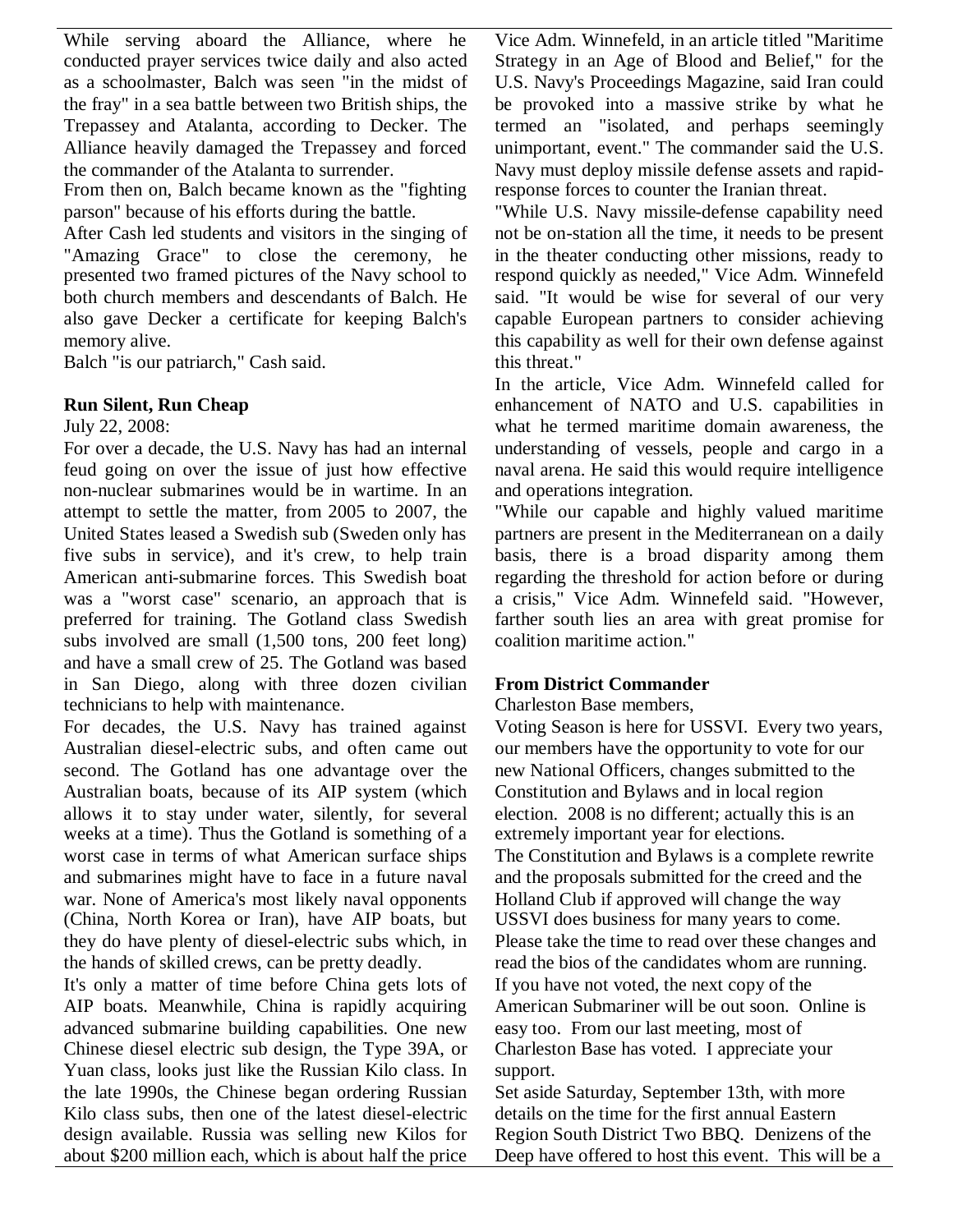other Western nations sell similar boats for. The Kilos weigh 2,300 tons (surface displacement), have six torpedo tubes and a crew of 57. They are quiet, and can travel about 700 kilometers under water at a quiet speed of about five kilometers an hour. Kilos carry 18 torpedoes or SS-N-27 anti-ship missiles (with a range of 300 kilometers and launched underwater from the torpedo tubes.) The combination of quietness and cruise missiles makes Kilo very dangerous to American carriers. North Kor ea and Iran have also bought Kilos.

The Chinese have already built two Yuans, the second one an improvement on the first. These two boats have been at sea to try out the technology that was pilfered from the Russians. A third Yuan is under construction, and it also appears to be a bit different from the first two. The first Yuan appeared to be a copy of the early model Kilo (the model 877), while the second Yuan (referred to as a Type 39B) appeared to copy the late Kilos (model 636). The third Yuan may end up being a further evolution, or Type 39C.

The Type 39, or Song class, also had the teardrop shaped hull, but was based on the predecessor of the Kilo, the Romeo class. The Type 39A was thought to be just an improved Song, but on closer examination, especially by the Russians, it looked like a clone of the Kilos. The Yaun class also have AIP (Air Independent Propulsion), which allows non-nuclear boats to stay underwater for days at a time. China currently has Song class, 12 Kilo class, one Yuan class and 32 Romeo class boats.

Based on the experience with Australian and Swedish subs, the U.S. Navy has been developing new antisubmarine tactics and equipment. In secret, obviously. But now there is another complication. Animal rights groups have succeeded in getting courts to rule that the navy use of their antisubmarine training center near San Diego is illegal, and use of sonar must be limited (because of possible harm to marine animals). The navy keeps fighting the lawsuits, but it now faced with the prospect of abandoning the training site, for one somewhere the lawsuits can't reach. The training site is expensive because it is wired, with under water sensors that enable training or test results to be precisely recorded, and changes made to equipment or tactics. The center also enables sonar operators to get realistic training. There is no opportunity to get trained on the job, as mistakes can get your ship quickly sunk.

Meanwhile, potential enemies build more of their cheaper, and higher quality, diesel-electric boats, and

great time to network, socialize, assist in fundraising efforts and combine all of our ideas to make the District even better. I have though too of joining resources in building floats too. Most of all, this will be a time to talk among Submarine Veterans of the great states of South Carolina and Georgia. In addition, I want to present several Holland Club Certificates to our Submarine Veterans of WWII, who were just able to joining USSVI and become life members recently. Jerry Stout

District Two Commander

Candidate for eastern Region South Director

### **Official: No Conventional Trident, But A Smaller Missile Is Possible**

*Alternative Missile Could Solve Ambiguity Concerns*

The Pentagon has abandoned the conventional Trident missile program amid budget cuts and concerns that it would be mistaken for a nuclear missile, but defense officials should consider developing a much smaller missile that would differ significantly from a Trident, a senior Navy official said in Washington last week.

Due to concerns that firing a Trident missile – which currently carry nuclear warheads – with a conventional warhead could be mistaken for a nuclear attack, Pentagon and Navy officials should consider a missile that is half the diameter of a Trident to carry conventional warheads and clear up ambiguity concerns, said the official, who declined attribution because the missile was not part of a program of record.

The Pentagon's initial push to equip Trident missiles with conventional warheads was shot down by Congress, which eliminated funding for the program from last year's budget request due to concerns about the missile's ambiguity. The official said the Defense Department has completely abandoned the idea.

"Claims that there is work continuing on conventional Trident are not accurate," he said.

Instead, DOD is currently working on a warhead that will be "too big, too tall" to fit on a Trident missile, he said.

Trident missiles are equipped on the 14 Ohio-class ballistic missile submarines and are meant to provide a nuclear deterrent. The Pentagon wants the subs to also have a conventional strike capability to boost the military's ability to conduct prompt global strikes on virtually any spot around the globe.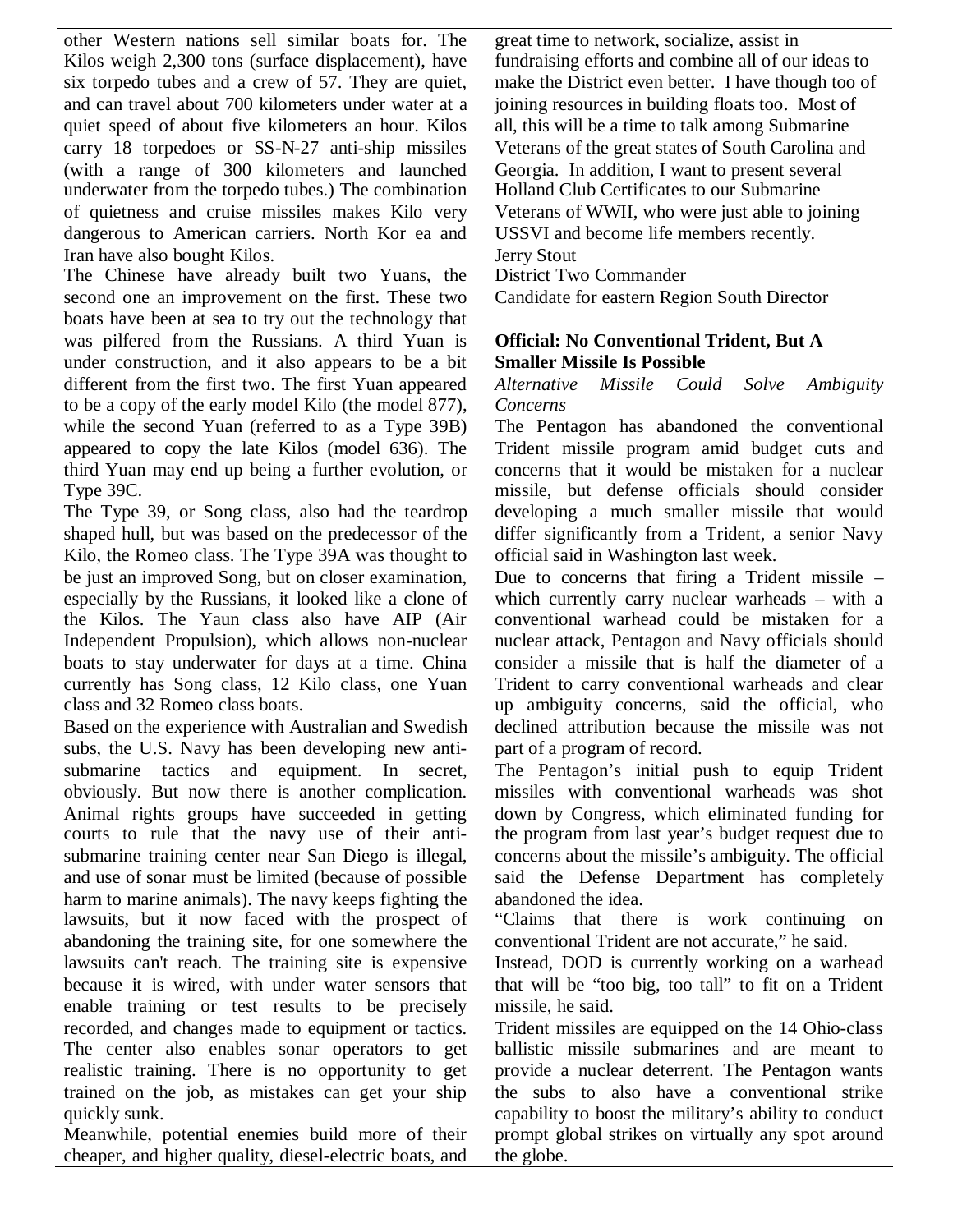train their crews by having them stalk actual warships (including U.S. ones.) The subs are getting more numerous, while U.S. defenses are limping along because of the sheer technical problems of finding quiet diesel-electric boats in coastal waters, and the inability to train and test enough because of lawsuits.



#### **Overheard at a recent gathering at The After Battery**

COB to Buddha: "Having you around is just like the television show, *This Old House.* Bob Vila never does anything and is always in the way of the guys who do. Guess we'll start calling you Buddha-Vila." **San Diego Sub Vets Propose 52 Boat Memorial**



The motto of the U.S. Submarine Veterans of WW II is to: "Perpetuate the memory of those shipmates who gave their lives in submarine warfare."

In 1995 the San Diego Chapter voted unanimously to create a memorial to the 52 U.S. Navy submarines and the more than 3500 American submariners lost in World War II, and work began with the San Diego Park & Recreation Dept. to find a suitable location. The city suggested the new park that was going to be created on the grounds of the former Naval Training Center San Diego, which had been designated for closure by the Base Realignment and Closure Commission (BRACC).

All military operations ceased at the base in 1997 and the land was reconveyed to the City of San Diego.

The City of San Diego developed a master plan for the use of the 328 acre site that includes the restoration and preservation of many of the historic buildings. It also includes a new 40 acre City Park on the waterfront that will be one of the crown jewels of the City park system.

Already being referred to as "Balboa by the Bay," in reference to San Diego's world famous Balboa Park, the new park at Liberty Station will have athletic facilities including a swimming pool complex, picnic areas, hiking trails, a nature preserve, and a central plaza the size of three football fields designed around the 52 Boats Memorial.

The design of the memorial includes a planting of 52 American Liberty Elm trees, one for each of the lost boats. The trees will line broad sidewalks that flank the plaza on

The alternative missile could be only 40 inches in diameter and would have a long list of differences from the Trident that would solve ambiguity concerns while maintaining basically the same 4,500-mile range, the official said.

"If you change the missile and you change it substantially ... it's clearly a different missile when it comes out of the water," he said. "[It's] clearly a different duration, clearly two stages, not three ... and a whole different signal.

"Now, when the dust really does finally settle, you never know what's in that warhead until it comes off ... but it is a whole different ballgame if you know you're looking at a much smaller missile," he continued.

The official cautioned that he was saying this "not to propose any particular path forward," but to inform the community of what its options are as the service makes decisions on the capabilities of the Ohio-class sub and the follow-on sea-based strategic deterrent down the road.

"We may not choose to do that," he said, "but we should look carefully at the engineering, because the industrial base advantages, and therefore the cost advantages and the training, the similarity, are certainly significant."

The missile could borrow some elements from the Trident, such as its guidance and control system, which would cut down on cost, he said.



Ronald Lee Ron Willis, 60, of Moncks Corner, SC, a retired CHIEF NUCLEAR TEST ENGINEER at the Charleston Naval Shipyard and in Norfolk, VA, died Sunday, July 13, at the Medical University of South Carolina. A celebration of life will be held 6:00 PM Saturday evening, July 19, 2008, at the Overton Fire Department. Friends may visit the family at the fire department from 5:00 PM until the hour of service on Saturday.

In lieu of flowers, please make donations to the American Diabetes Association at PO Box 11454, Alexandria, VA, 22312 or to the Multiple Myeloma Research Foundation at 383 Main Ave., 5th Floor, Norwalk, CT, 06851. Arrangements by DIAL-MURRAY FUNERAL HOME, MONCKS CORNER. Ron was born September 18, 1947 in Norwich, Connecticut to the late Robert Lee Willis and Natalie Hoagland Willis and lived in various Eastern Connecticut towns before attending Southern Connecticut State College.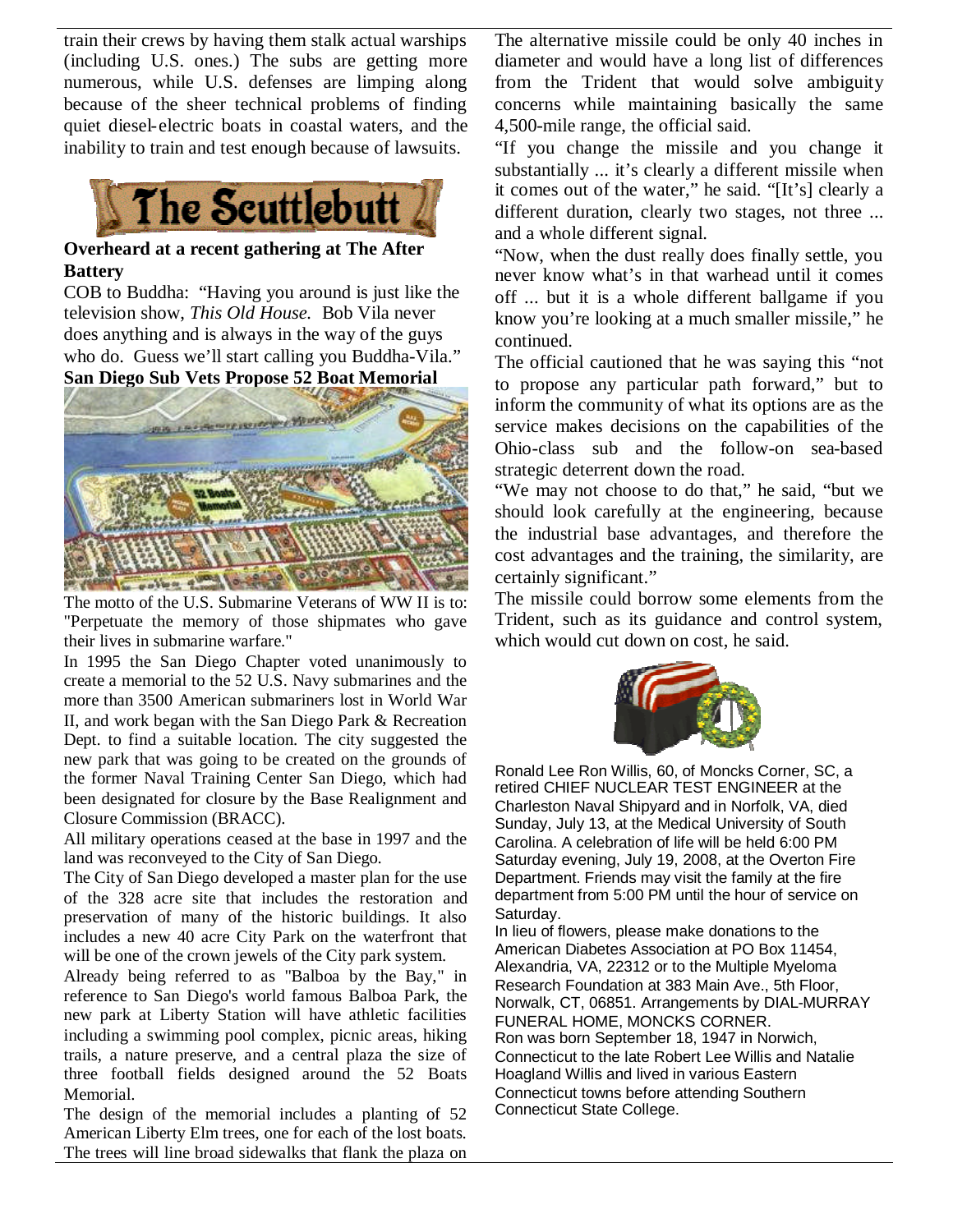two sides leading down to the waters edge. In front of each tree will be a black granite monument laser etched with the name and picture of one of the lost boats, the circumstances of the boat's loss and the names of all the men who were lost with the boat.

A provision will be made to fly a flag at each monument on the anniversary of the boat's loss. On national holidays and other special events, all 52 flags will be flown. Other monuments and trees will honor submariners lost in World War II on boats that survived the war, and submarines lost at times other than World War II.

### **NOAA Goes Diving For U-Boats In North Carolina**

DIAMOND SHOALS – Deep purple water with streaks of sparkling azure concealed a war grave 110 feet beneath the surface. A vessel plying the waters off the Outer Banks on Saturday was hunting for what was once the hunter, a German submarine sunk 66 years ago by depth charges dropped by an American bomber.

Divers on the National Oceanic and Atmospheric Administration's new 41-foot catamaran were geared up and waiting to descend to survey the U-701, the most intact of discovered U-boats sunk off the North Carolina coast.

Boat captain Chad Smith, NOAA's East Coast vessel coordinator, slowed the catamaran's motor and circled the position above where the wreck lay mostly buried on the ocean floor about 22 miles off Avon.

"All right, guys, start moving toward the stern," dive master Tane Casserley said to the five divers. The boat's motor was cut.

### *"Dive, dive, dive!"*

Casserley, a NOAA archaeologist and diver who is serving as the principal co-investigator in the research expedition, watched as the men disappeared under the water. The divers on the vessel were part of a 19-day project to study the U-701 and two other submarine wrecks sunk off the coast in 1942 during the Battle of the Atlantic.

"Ultimately, the goal is to protect all the wrecks around here," said Casserley, the national maritime heritage coordinator for NOAA's Office of the National Marine Sanctuaries. "What we want to stop is the looting and souvenir hunting that goes on."

On their second attempt, the divers, some carrying huge cameras as well as the 120 pounds of tanks on their backs, located the U-701. Visibility was good, they said, but the strong 2-knot current made it a challenge to survey the wreck.

"Everything is on it - all the hatches, everything, " John McCord, education programs coordinator with the University of North Carolina Coastal Studies



He joined the United States Navy November 29, 1968, and served aboard the USS Seawolf SSN-575 and the USS George Bancroft SSBN-643. Ron took the path of Nuclear Power and graduated from Submarine School, Basic Electrical and Electronics School and Nuclear Power School while in the Navy. He proudly served his country in the Vietnam War. He was ranked as an EM2 (SS) Electricians Mate Second Class Submarine Qualified before he was honorably discharged from the Navy on November 5, 1974. After leaving the Navy, Ron took a civil job with the Department of Defense which ultimately brought him to the Charleston Naval Shipyard as an Engineering Technician in January 1975. He climbed the ranks over the years and held titles including Shift Nuclear Test Engineer, Assistant Chief Nuclear Test Nuclear Engineer and finally left Charleston Naval Shipyard as a Chief Nuclear Test Engineer, GS 14, in 1996. Over the 31 years he spent in Charleston, he was responsible for the acceptance testing of nuclear reactors and overhauling boats before they were sent back out to sea. Ron relocated to Norfolk Naval Shipyard in Virginia upon Charleston's closing where he was the Superintendent of the Nuclear Special Emphasis Project until he retired on January 3, 2003. Upon his retirement, Ron returned to the Charleston, SC area.

He lived in Moncks Corner with his wife, Sue. To keep himself active, he took a job with Legend Oaks Golf Club in Summerville and quickly became known as Pro Shop Ron. He loved the work, the social activity, and, most of all, the people at Legend Oaks. He was a member of the Submarine Veterans Association, the National Association of Superintendents of U.S. Naval Shore Establishments and had held numerous officer positions of the Overton Civic Association. In his free time, Ron enjoyed golfing, fishing, riding jet skis, refinishing antiques, traveling,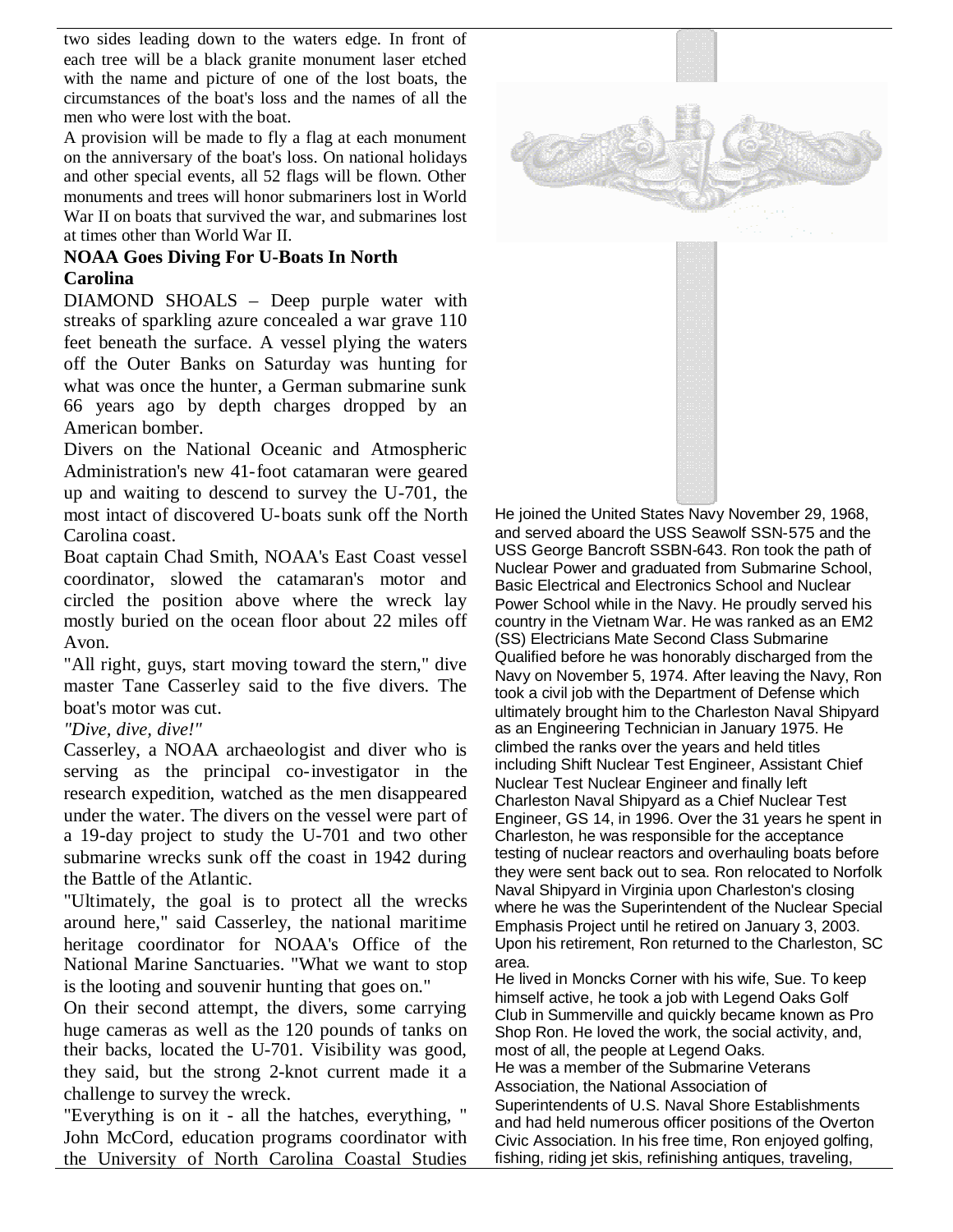Institute, said as he peeled off his diving gear. "I had my feet dug in and I was leaning as far back as I can. Every time I'd sit back and film, it would slowly push me back up."

Exploration of the U-352 off Morehead City began the week of July 7, but four days were lost to bad weather. The U-85 off of Nags Head, as well as the U-701, will be studied this week.

NOAA and partners from the state, the Minerals Management Service, the National Park Service, East Carolina University and the UNC institute have combined their areas of expertise in surveying and photographing the vessels.

"Never has a detailed archaeological survey of the wrecks been done," David Alberg, superintendent of the Monitor National Marine Sanctuary, said in an interview before the expedition. "This is step one. We're not digging, and we're not touching the site."

At least 10 German sailors are believed to be entombed in the U-701. The U-352 also contains war dead. U.S. and international policies prohibit disturbance of maritime graves.

The U-85, the first U-boat submarine sunk in U.S. waters, and the U-352 have been popular recreational diving sites for years; each has been picked clean of artifacts. But until 2004, the U-701 was undisturbed because only one diver knew the coordinates, and he kept them secret.

After Hurricane Isabel partially unburied the submarine, word got out about its location. NOAA worked with other government agencies and members of the diving community to create a diving preserve at the site. Within months, a dive team discovered that numerous parts of the wreck had been stolen.

But still, the U-701 retains much of its original condition, and NOAA has maintained its goal of creating a sanctuary for the wreck.

"This is the one that has the most chance of being preserved and protected for the American public," Casserley said.

The other two submarine sites may also qualify for cultural protection, he said. A goal of the project is to have the wreck sites listed on the National Register of Historic Places as well as to establish diving sanctuaries. There are 14 protected areas in the National Marine Sanctuary System.

"We're not limiting divers by any means," Casserley said. "We want divers to enjoy them. We just don't want them to take anything from them."

Researchers plan to post the data learned from the expedition online, he said. And next year, the expedition will be surveying a yet-to-be-learned

listening and dancing to his favorite music, and telling funny stories.

Surviving are his wife, Sue Grady Willis; his mother, Natalie Hoagland Willis of Westbrook, CT; a daughter, Linley Elizabeth Willis of Charlotte, NC; two step daughters, Jennifer Green of San Francisco, CA, and Kimberly Pearce of Ponca City, OK; two step sons, Zachary Miller of Summerville and Jake Slade of Charleston; two brothers and sisters-in-law, Gary Lee and Pat Willis of Chesapeake, VA, and Richard Lee and Debbie Willis of Old Lyme, CT; four step grandchildren and many special nieces and nephews.

Ron will be incredibly missed by his family and friends, especially those he made in the Overton neighborhood and Legend Oaks Golf Club. He will be fondly remembered and will remain forever in the hearts of his friends and family.



**USS Holland SS1**

USS Holland (SS-1) was the United States Navy's first commissioned submarine, named for her Irish-American inventor, John Philip Holland. The boat was originally laid down as "Holland VI", and launched on 17 May 1897.

The work was done at (Ret.) Navy Lt. Lewis Nixon's Crescent Shipyard of Elizabeth, New Jersey for John Holland's company, then known as the Holland Torpedo Boat Company. The craft was built under the supervision of John Holland who designed the vessel and its details in unison with the Crescent Shipyard's chief constructor/naval architect, Arthur Leopold Busch. A recent émigré to the United States from Great Britain, Busch subsequently played an integral role in the development of the modern naval submarine. After meeting Holland in 1896, Busch had essentially taken Holland's sketches and ideas and transformed them into blueprints and steel.

The keel to this craft was laid at this time with both men present at the scene. The two men worked together using many of John Holland's proven concepts and patents to make the submarine a reality, both men complementing each other's contributions to the development of the modern submarine.

The Holland included many features that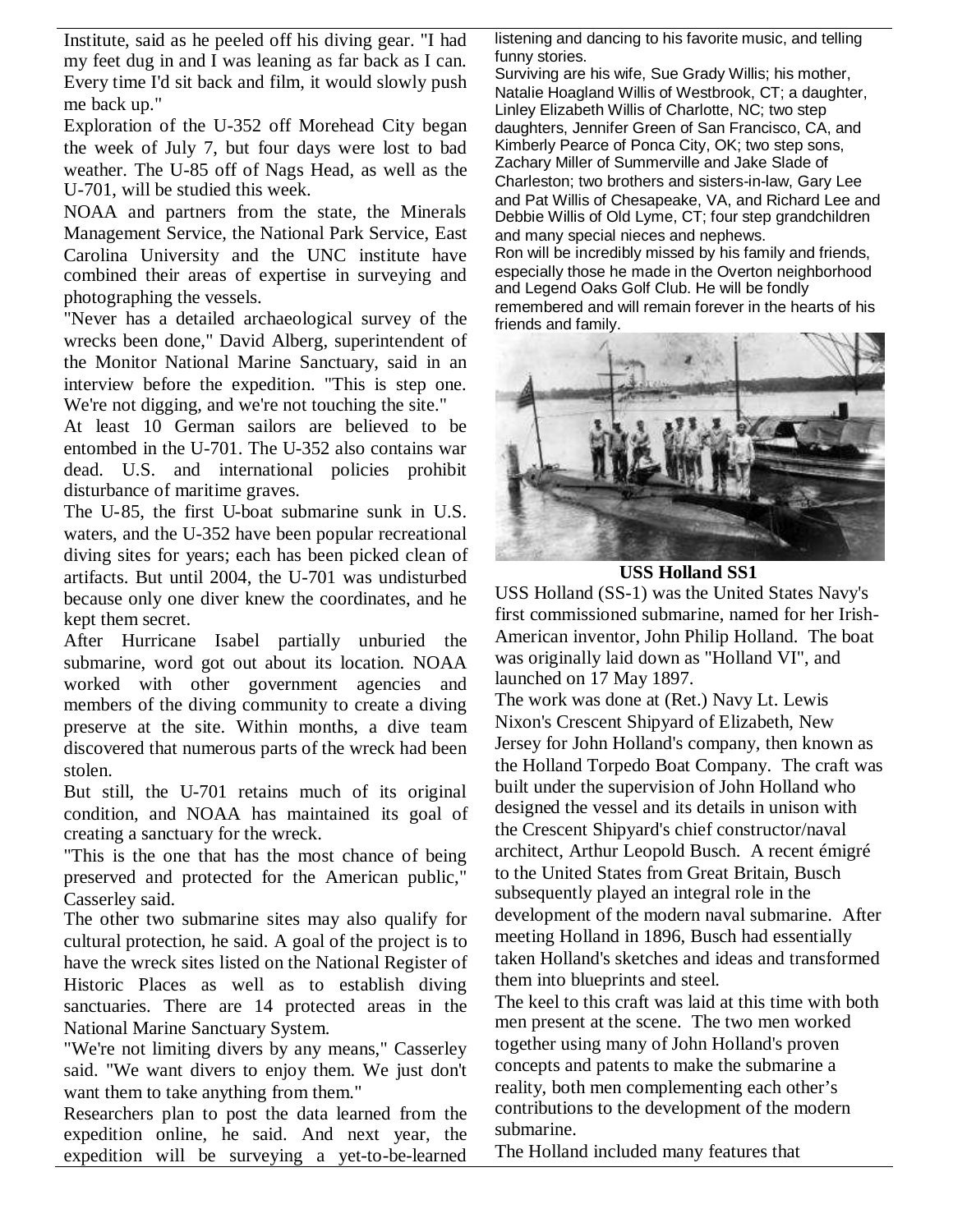number of Allied wrecks sunk in waters off the North Carolina coast.

The project is a significant step in preservation of maritime history and culture, said Joe Hoyt, a maritime archaeologist contractor for NOAA.

"It's one of the closest places where the war came home to America continuously," he said.

"It's really the only place where you can visit the battlefield of the Atlantic."

**Unique Navy Sub Calls It A Career** *NR-1 Returns To Groton Base For Last Time*



GROTON – Standing on top of the research submarine NR-1, Cmdr. John P. McGrath looked over his shoulder Wednesday afternoon as a flash in the distance illuminated a blackened sky.

McGrath scurried down into the vessel when it began to pour, and the crew sped up efforts to tie the Naval Research Vessel to the pier at the Naval Submarine Base.

But even the thunder and lightning could not stop Jennifer Tevepaugh, who had been promised the first kiss. She dashed out from under a tent to greet her returning husband, Storekeeper Leading Petty Officer Roger Tevepaugh, and even lingered in the rain to pose for pictures.

submarines of the early 20th century would exhibit, albeit in later, more advanced forms. It had both an internal combustion engine for running on the surface, and an electric power plant for submerged operation. She had a reloadable torpedo tube and a deck gun, in its case a pneumatic dynamite gun. There was a conning tower from which the boat and its weapons could be directed. Finally, she had all the necessary ballast and trim tanks to make precise changes in depth and attitude underwater. The Holland VI eventually proved its validity and worthiness as a warship and was ultimately purchased by the American Government for the sum of \$150,000.00 on 11 April 1900. It was considered to be the first truly successful craft of its type. The United States Government soon ordered more submarines from Holland's company, which were to be known as Plunger-class. These became America's first fleet of underwater naval vessels. Holland, along with six other Holland-type submarines, were based in New Suffolk, New York on the North Fork of Long Island between 1899 and 1905, prompting the hamlet to claim to be the "First Submarine Base" in the United States. The success of the submarine was instrumental in the founding of the Electric Boat Company - now known as the General Dynamics Electric Boat, a division of General Dynamics Corporation. The company can trace its origins to this point with these events, beginning with the formation of John Philip Holland's original company and the revolutionary submarines that were developed at this shipyard.

The Holland VI was modified since its christening, and was renamed USS Holland (SS-1) when it was commissioned by the U.S. Navy on October 12, 1900, at Newport, Rhode Island, with Lieutenant Harry H. Caldwell in command.

The USS Holland was the first commissioned submarine in the United States Navy and is the first of the unbroken line of submarines in the Navy. It was the third submarine to be owned by the Navy however. (The first such submarine was the Submarine Propeller (aka Alligator) while the second was the Intelligent Whale.) On October 16, 1900, in order to be kept serviceable throughout the winter, Holland left Newport under tow of tug Leyden for Annapolis, Maryland, where she was used to train midshipmen of the United States Naval Academy, as well as officers and enlisted men ordered there to receive training vital in preparing for the operation of other submarines being built for the Fleet.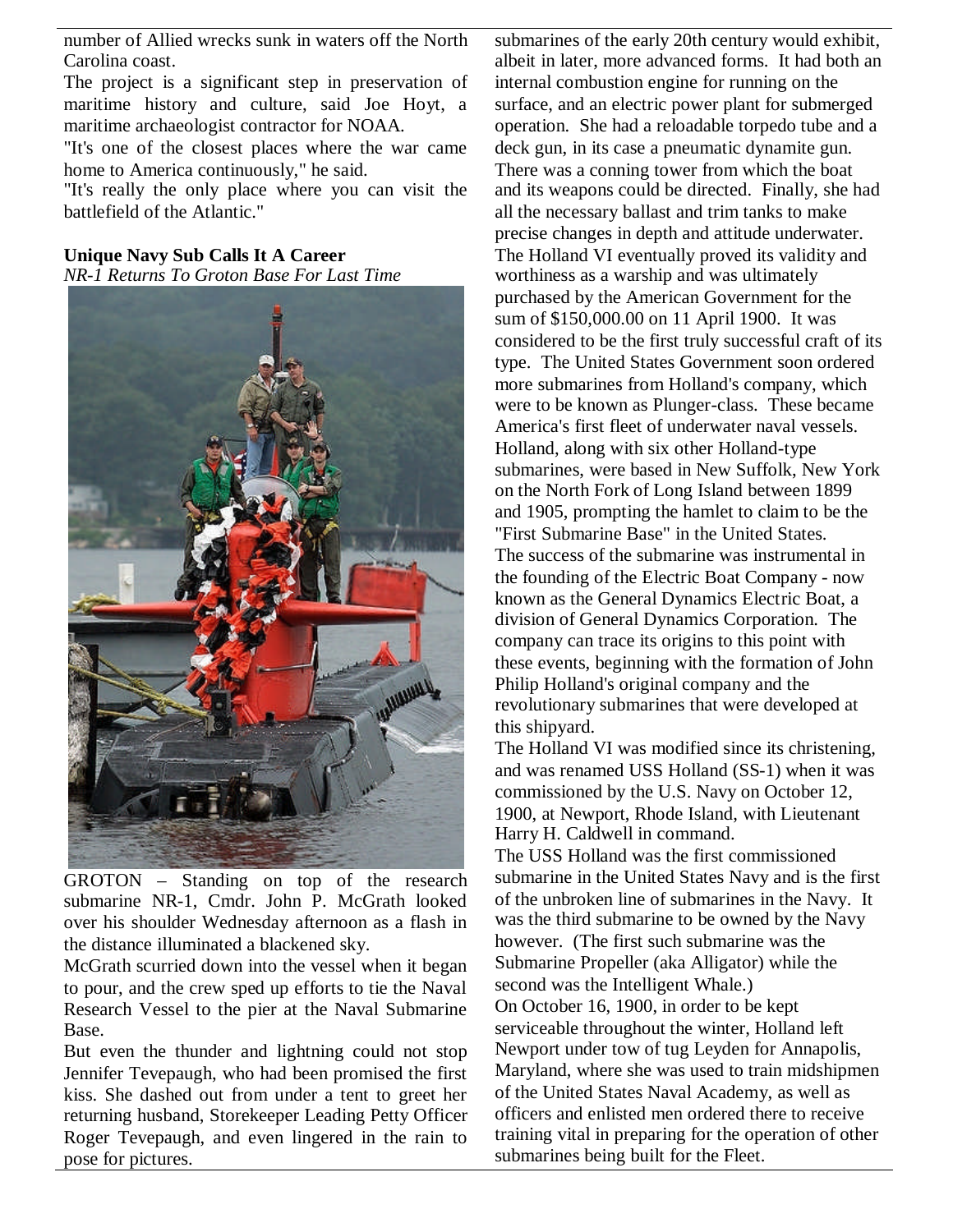"Whatever it takes," she said.

Meanwhile, McGrath's 7-year-old daughter, Kelly, was jumping up and down in anticipation of seeing her dad. "I can't wait till I get to hug him," she yelled. "Me too," said McGrath's wife, Kimberly, who was holding the couple's other daughter, Meghan, 2, on her hip.

McGrath, the officer in charge, briefly hugged and kissed his family after stepping ashore - and before the wind began to blow rain into the tent, putting a damper on the festivities.

"It's not raining on my parade," McGrath said as he led the crowd into a nearby office building.

It was a bittersweet moment for the sub's crew; it was the last time they would pull up to the pier on the NR-1 to be greeted by family and friends following a successful deployment.

The NR-1, scheduled to be inactivated by the end of this year after almost 40 years in service, is the Navy's only nuclear-powered, deep-diving ocean engineering and research submarine, and there currently are no plans to build another. The reactor core would last until 2012, but the Navy has not budgeted for the normal maintenance to run the ship until the end of its life.

"It's the end of an era for a very unusual Navy asset," said McGrath, who also served as the engineer officer on NR-1 from 1997 to 2000.

During the recent four-month deployment, McGrath said the crew completed three missions successfully. He said he could not talk about two of the missions for security reasons. But the third, helping a local foundation search for the wreck of John Paul Jones' Revolutionary War ship the Bonhomme Richard, was no secret.

What they found, however, still is. That's because both the researchers at the Ocean Technology Foundation in Groton and the NR-1 crew are not sure whether one of the shipwrecks they saw off of Flamborough Head, England, is in fact the Bonhomme Richard.

"Maybe," McGrath said, when asked whether the search was successful. "We investigated 26 wrecks, and we have one candidate that is very intriguing and probably warrants further investigation."

Melissa Ryan, the foundation's project manager, said the foundation is analyzing the data, and she remains confident that the Bonhomme Richard is within the search area. The NR-1, she said, exceeded her expectations.

McGrath said he "couldn't think of a more fitting way to write the final page in this ship's history than by searching for the Bonhomme Richard."

Holland proved valuable for experimental purposes in collecting data for submarines under

construction or contemplation. Her 166 miles (267 km) surface run from Annapolis to Norfolk,

Virginia, January 8 to January 10, 1901, provided useful data on her performance underway over an extended period.

Except for the period June 15 to October 1, 1901, which was passed training cadets at the Naval Torpedo Station, Newport, Rhode Island, Holland remained at Annapolis until July 17, 1905, as a training submarine.

Holland finished out her career at Norfolk, Virginia. Her name was struck from the Naval Vessel Register on November 21, 1910. She was sold as scrap to Henry A. Hitner & Sons, of Philadelphia, Pennsylvania, on June 18, 1913 for one hundred dollars. Her purchaser was required to put up \$5,000 bond as assurance that the submarine would be broken up and not used as a ship.

### **Sub, Sailors Worth Remembering**

Sixty-six years ago this month, a U.S. submarine went down in the cold Bering Sea, killing all 70 men aboard, including a young father from West Homestead.

Jack Edwin Pancoast's wife, Julia, would have been sent the same telegram as all the other families, the same regrets from the U.S. Navy.

"...The Department appreciates your anxiety but details are not now available..."

The Grunion remains on the U.S. Navy's books as missing, cause unknown. But six years ago, the three sons of the lost Grunion Capt. Mannert L. "Jim'' Abele – Bruce, Brad and John – got a lead on the lost sub's location from a Japanese naval historian they'd tracked down via the Internet. So in the summer of 2006, a crab boat they'd hired out of Seattle made the 2,000-mile journey to the Bering Sea and on Aug. 15, the sonar device that it was towing signaled an image that appeared to be a submarine, 3,000 feet below the surface. The following summer, the same lucky crab boat carried a high-definition video camera to bring long-sought resolution to the Abele brothers: The Grunion had been found.

Now the extended family of the men who went down with that boat on July 30, 1942, are on a mission of their own: have a story doing honor to the men in each of the hometown newspapers that never got to tell much of their story back in the day. Elk County native Carmine Anthony Parziale was a torpedoman's mate third class on the vessel.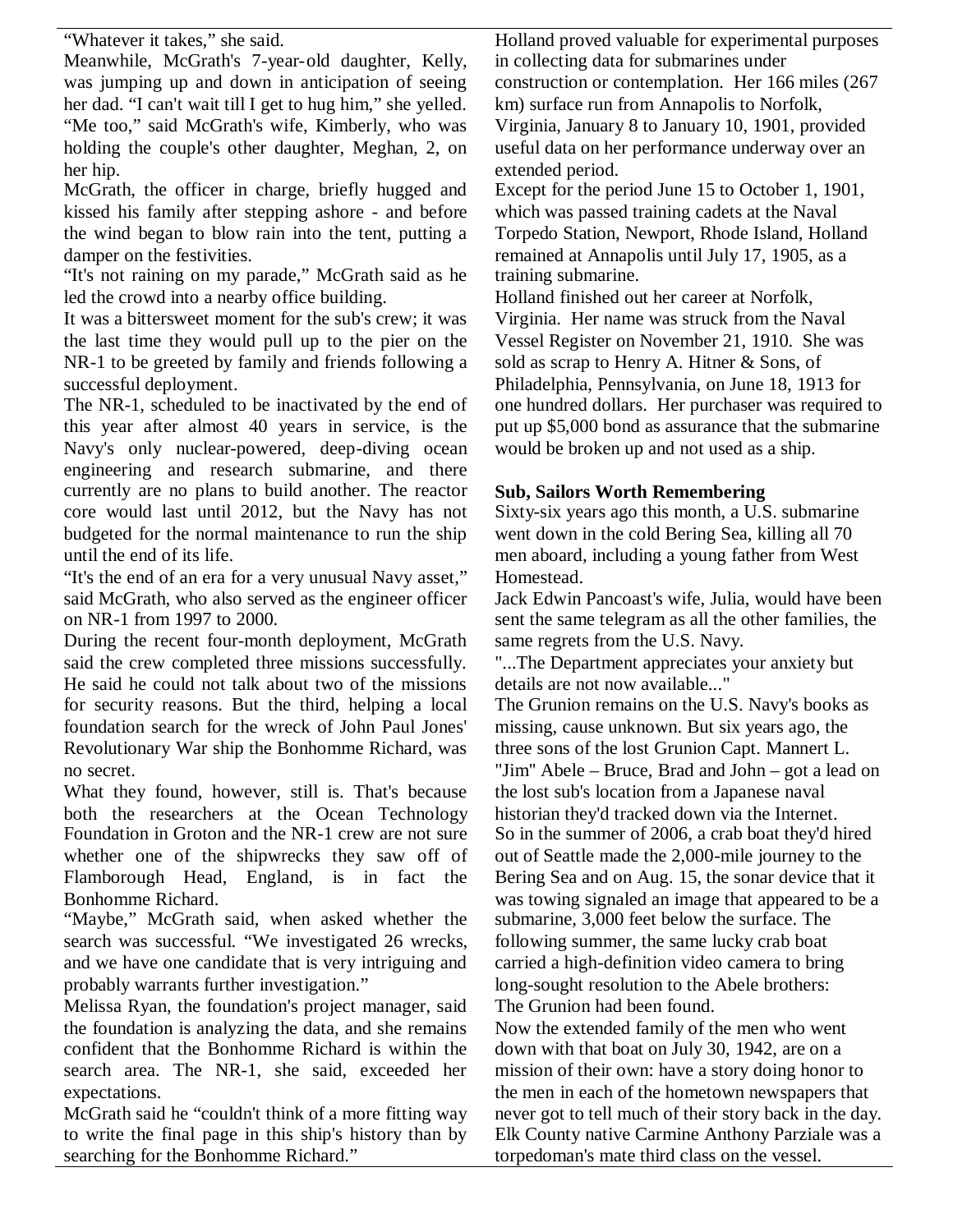The crew will now remove the submarine's equipment from its support ship, the Carolyn Chouest, prepare for the inactivation process at Portsmouth Naval Shipyard, and plan an inactivation ceremony in Groton, scheduled for Nov. 21.

McGrath said it will take at least six months to dismantle the submarine at the New Hampshire shipyard.

U.S. Rep. Joe Courtney, D-2nd District, hopes the NR-1 will then return to Groton. His staffers have asked the Navy and local organizations about the possibility of moving the sub to the U.S. Navy Submarine Force Museum, which is already home to the USS Nautilus (SSN 571).

### **'Golden Hello' Bid To Boost Navy Recruiting**

The Royal Navy is offering "golden hello" and "golden handcuff" deals worth between £5000 and £25,000 to encourage new sailors to join the submarine fleet and to persuade experienced senior staff to extend their commitment to the silent service. The lump-sum cash bounties are being paid to stem shortages in key areas among all crews in the nuclear fleet, from sonar operation to atomic engineering.

Figures seen by The Herald show that the 13 attack and strategic missile boats are facing shortfalls of more than 20% among sensor operators, weapons specialists and the chief petty officers and lieutenants who act as nuclear "watchkeepers", supervising reactor and engine performance and safety. The main incentives on offer are £7500 for sailors willing to transfer from surface warship or shore duties, a £5000 bonus for trainees when they complete the submarine course and are awarded their distinctive "Dolphins" insignia, and £25,000 for officers and CPOs when they qualify as watchkeepers and agree to sign on for an extra three years.

Other bonuses include £1000 "recruit an oppo" payments for submariners who succeed in talking a colleague into joining an undermanned branch of the submarine service, and an extra £5500 boost for those who extend their tours after five years of experience.

An Royal Navy spokesman said yesterday: "There are undoubtedly manning issues affecting particular branches of the submarine service and this is one way to boost recruitment and retention.

"It has already been tried with some success by both the Army and the RAF."

A submariner who contacted the newspaper added: "Many guys opt for submarines intending to put in 22 years and then collect their pension and lump-sum terminal bonus.

"But a lot of them are still only in their early 40s at

His niece, Mary Bentz, who grew up in Brockway but now lives in Bethesda, Md., e-mailed me about Mr. Pancoast, a motor machinist's mate about whom little else is known.

He was four months shy of his 24th birthday when he died. His wife, Julia, was a Filipino native and they had a son, Jack Pancoast Jr. There is a record of the sailor's widow and son getting on a ship from Manila to the United States on July 24, 1945. The boy was then 3 years old, so he must have been a newborn when his father was killed. What became of them is not known. Mr. Pancoast's much younger stepbrother, Bob Knight, lives in Baldwin Borough. He understands that his stepbrother's widow and son moved back to the Phillipines, but had no more information. If anyone does know more about Jack Edwin Pancoast or his survivors, they should contact Ms. Bentz at ca.par@hotmail.com or 240-447-4189. I asked Ms. Bentz why these men were so important to her. Her uncle, the aforementioned Carmine Parziale, and the others died two years before she was born.

"The family never forgot him,'' she said. "Every time the family got together, whenever one of them was around, they always talked about Carmine. Carmine was a musician. So, to me, he was just somebody who lived very far away "It really hit me when I finally grew up and realized what terrible pain my family must have suffered not knowing where Carmine was.'' She says about a half-dozen men from the Grunion still have not had their obituaries. "An obituary makes it real ... This name of Jack Edwin Pancoast being printed in the Pittsburgh Post-Gazette, where he lived, we're now making it real and so now he can rest in peace." The last radio message from the Grunion came on July 30, 1942, describing heavy enemy activity around the harbor of the Aleutian Island of Kiska, then held by the Japanese. Earlier that month, the Grunion had sunk two Japanese submarine chasers and damaged a third in the area. Bruce Abele, 78, oldest son of the submarine commander, was 12 when his father died. Consultations with Japanese historians in recent

years have led him and others to believe the sub's demise came during a confrontation with a Japanese cargo ship, the Kanu Maru, which was firing 3-inch shells.

The hours of video show no sign of shell penetration on the sub, however, so the precise cause of its demise remains a guess.